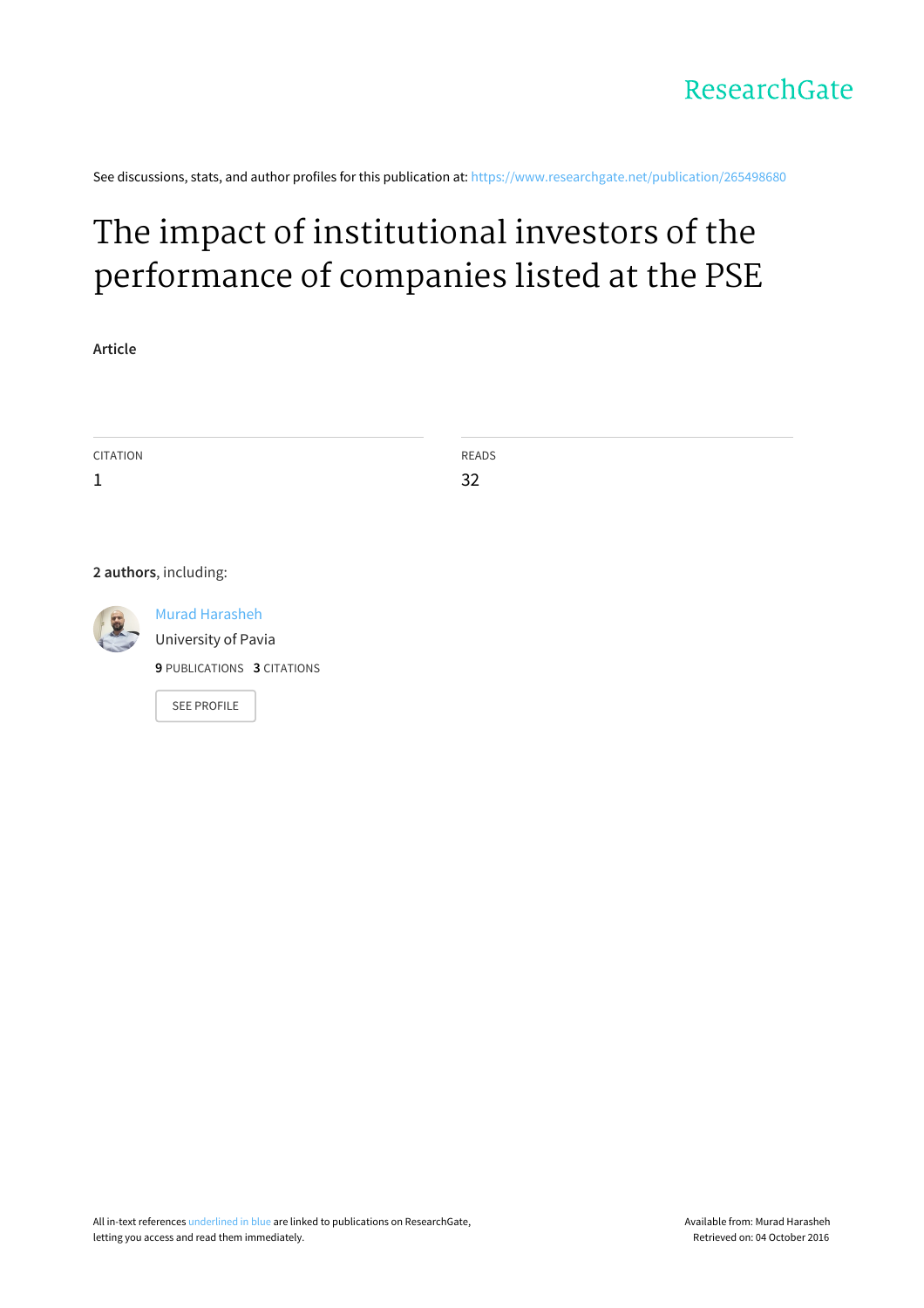### . **The impact of institutional investors of the performance of companies listed at the PSE**

### \*Murad H. Harasheh and Monther Nijim

 *Institutional investors have grown substantially in international, mature markets in last two decades parallel with the increase in their impact. They seek to own large proportions of equities; as a result they have become influential on the performance of companies in which they invest. Previous studies show no conclusive evidence on the direction in the role of institutional investors on performance. This research attempts to examine the impact of institutional investors' involvement on performance of investee companies. Performance was measured by using Tobin's q. The study was conducted using crosssectional regression analysis. And significant statistical relationships were found in this research.* 

**Field of research:** Corporate governance

### **1. Introduction**

Institutional investors can be defined as economic entities with large amount of capital to invest; they include mutual funds, brokerages, insurance companies, pension funds, investment banks and endowment funds. Their potential influence as large shareholders was traced back to 1930 in the separation of owners from control of business to be in the hand of directors when was first introduced by (Berle & Means, 1932). This separation of ownership was behind the agency problem, when managers (agents) might look for their own interest rather than on behalf the interest of shareholders. Over time the impact of institutional investors has been increasing, their shareholding in equities have grown dramatically since the middle of the 20th century, we can't underestimate their influential role on the macro & micro levels in the economy especially when we talk about foreign institutional investment in the form of portfolio investment in the equities of emerging financial markets. On the macro level as outlined in (Davis and Steil, 2001), the growth of institutional investors can be traced to various supply and demand factors that have made investing via institutions attractive to households. Literature has found no conclusive evidence about the impact of institutional investors. The increasing importance of the new market engines (institutional investors) makes it valuable to investigate their impact on corporate performance in the Palestinian listed companies.

### **2. Literature Review**

### **2.1. Institutional investors and corporate performance**

Institutional investors as corporate monitors were a focus of many studies and researches. Many studies in that field hypothesized that there is a link between institutional investors & corporate governance in one side and corporate governance

<sup>\*</sup>Murad H. Harasheh, Faculty of Commerce & Economics, Birzeit University, Palestine**,**  E-mail: mharasheh@birzeit.edu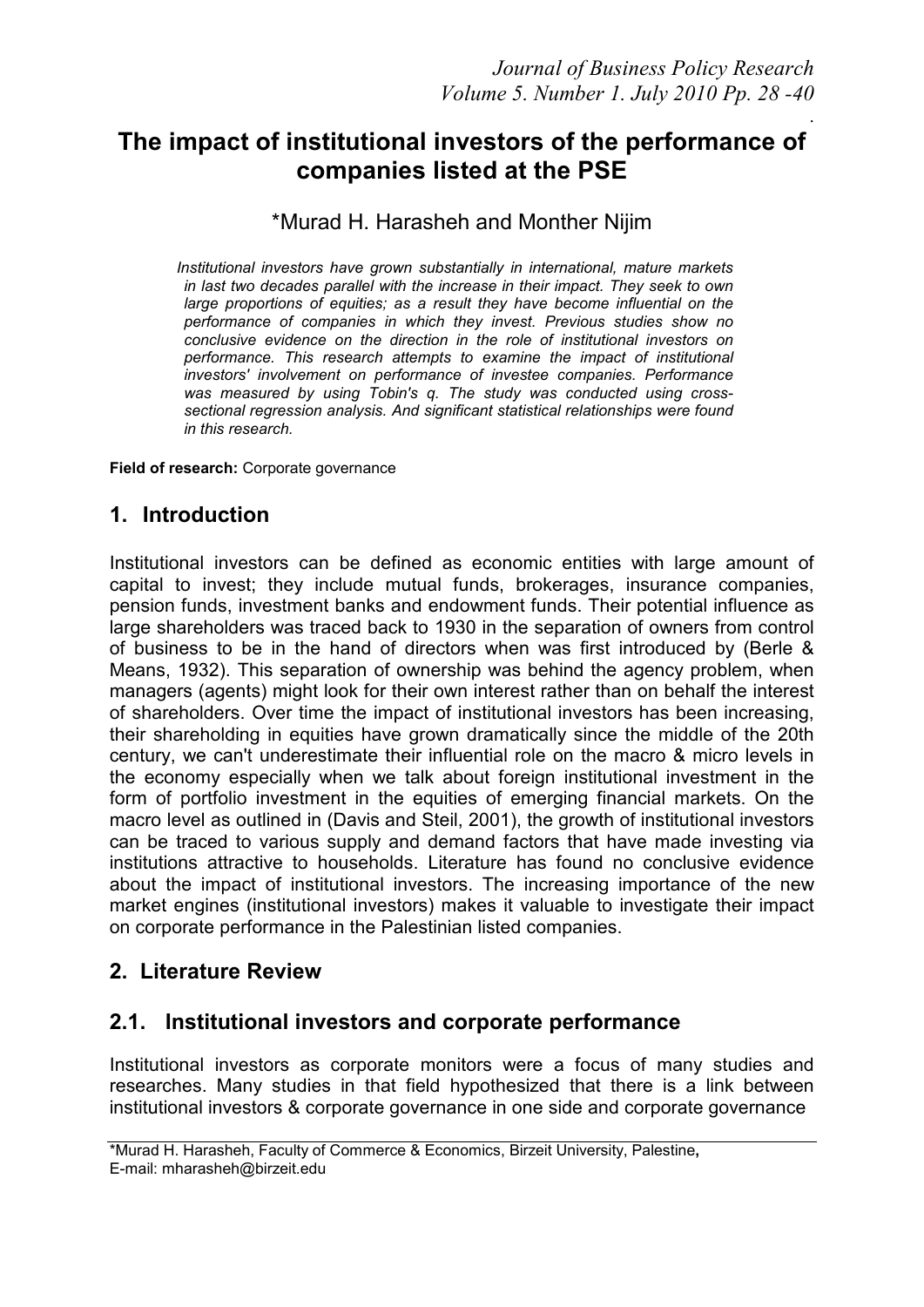& long-term corporate performance, but the findings appear to be fairly mixed. Subsequently, [\(Millstein and MacAvoy, 1998\)](https://www.researchgate.net/publication/227374041_The_Active_Board_of_Directors_and_Its_Effect_on_the_Performance_of_the_Large_Publicly_Traded_Corporation?el=1_x_8&enrichId=rgreq-e67575f18e600f659a4dccc5cd1c6526-XXX&enrichSource=Y292ZXJQYWdlOzI2NTQ5ODY4MDtBUzoxNTc3NTA0NzQ1ODQwNjRAMTQxNDYyMjA1Mjc3MA==) found that corporations with active and independent boards appear to have performed much better in the 1990s than those with passive, non-independent boards in a study covered large US listed companies. Conversely, the work of (Dalton, Daily, Ellstrand, and Johnson, 1998) concluded that no such relation between board composition and firms' performance, and that there was no relationship between leadership structure (CEO/Chairman) and firm performance. Despite that evidence seems to appear quite mixed, there is a common perception that corporate governance can make a difference to the bottom line. A study by (McKinsey, 2002) found that investors are most likely willing to pay a premium to invest in a company with good corporate governance.

(Gompers, Ishii & Metrick, 2003) investigated the ways in which shareholder rights vary across firms. They found that firms with stronger shareholder rights had higher firm value, higher profits, higher sales growth, lower capital expenditures, and made fewer corporate acquisitions. (Deutsche Bank, 2004) studied the impact of corporate governance on portfolio management and concluded that corporate governance standards are an important for equity risk. ([Mallin & Runall, 2006](https://www.researchgate.net/publication/299691681_The_Role_of_Institutional_Investors_in_the_Corporate_Governance_of_Financial_Institutions_the_UK_Case?el=1_x_8&enrichId=rgreq-e67575f18e600f659a4dccc5cd1c6526-XXX&enrichSource=Y292ZXJQYWdlOzI2NTQ5ODY4MDtBUzoxNTc3NTA0NzQ1ODQwNjRAMTQxNDYyMjA1Mjc3MA==)) pointed that shareholders' activism is an important issue for deriving good corporate governance and without this there is less accountability and transparency, and hence management get more opportunities to work for their interest rather than owners' interest (value maximization).

Some studies find that large institutional shareholdings in a firm prohibit managers from declaring pre-determined earnings through managing discretionary accrual choices. In addition, ([Parrino, Sias, and Starks, 2003](https://www.researchgate.net/publication/222673181_Voting_With_Their_Feet_Institutional_Ownership_Changes_Around_Forced_CEO_Turnover?el=1_x_8&enrichId=rgreq-e67575f18e600f659a4dccc5cd1c6526-XXX&enrichSource=Y292ZXJQYWdlOzI2NTQ5ODY4MDtBUzoxNTc3NTA0NzQ1ODQwNjRAMTQxNDYyMjA1Mjc3MA==)) show that institutional selling is associated with forced CEO turnover and that these CEOs are more likely to be replaced with an outsider, through effective voting against the dissatisfying CEO. In the same manner (Cornett, Marcus, Saunders and Terhranian, 2005), ([Navissi &](https://www.researchgate.net/publication/235251472_Institutional_ownership_and_corporate_value?el=1_x_8&enrichId=rgreq-e67575f18e600f659a4dccc5cd1c6526-XXX&enrichSource=Y292ZXJQYWdlOzI2NTQ5ODY4MDtBUzoxNTc3NTA0NzQ1ODQwNjRAMTQxNDYyMjA1Mjc3MA==)  [Naiker, 2006](https://www.researchgate.net/publication/235251472_Institutional_ownership_and_corporate_value?el=1_x_8&enrichId=rgreq-e67575f18e600f659a4dccc5cd1c6526-XXX&enrichSource=Y292ZXJQYWdlOzI2NTQ5ODY4MDtBUzoxNTc3NTA0NzQ1ODQwNjRAMTQxNDYyMjA1Mjc3MA==)), found that there is a positive relation between institutional investor (pressure insensitive) involvement in a firm and its operating cash flow returns.

### **2.2. Institutional Investors and corporate governance**

Corporate governance has recently received much attention due to Adelphia, Enron, WorldCom, and other high profile scandals, serving as the impetus to such recent U.S. regulations as the Sarbanes-Oxley Act of 2002, considered to be the most sweeping corporate governance regulation in the past 70 years, and enhancing the long standing bandwagon for increasing shareholder power, according to [\(Huyghebaert & Hulle, 2004\),](https://www.researchgate.net/publication/227433891_The_Role_of_Institutional_Investors_in_Corporate_Finance?el=1_x_8&enrichId=rgreq-e67575f18e600f659a4dccc5cd1c6526-XXX&enrichSource=Y292ZXJQYWdlOzI2NTQ5ODY4MDtBUzoxNTc3NTA0NzQ1ODQwNjRAMTQxNDYyMjA1Mjc3MA==) corporate governance concerns the development of performing top structures in corporate organization. One of the important dimensions of corporate governance is the creation of effective monitoring of managers, voting by shareholders is a legal exercise for monitoring and electing the board of directors, these directors are responsible for monitoring management. Recently many questions have been raised if institutional investors should be assigned to an influential role in corporate governance.

During the past decades, institutional investors become increasingly important as shareholders. There are two views about institutional investors activism, the one is active monitoring. The opposite view is represented by the "passive monitoring" hypothesis. On the other hand, a study was conducted by (David and Kochhar,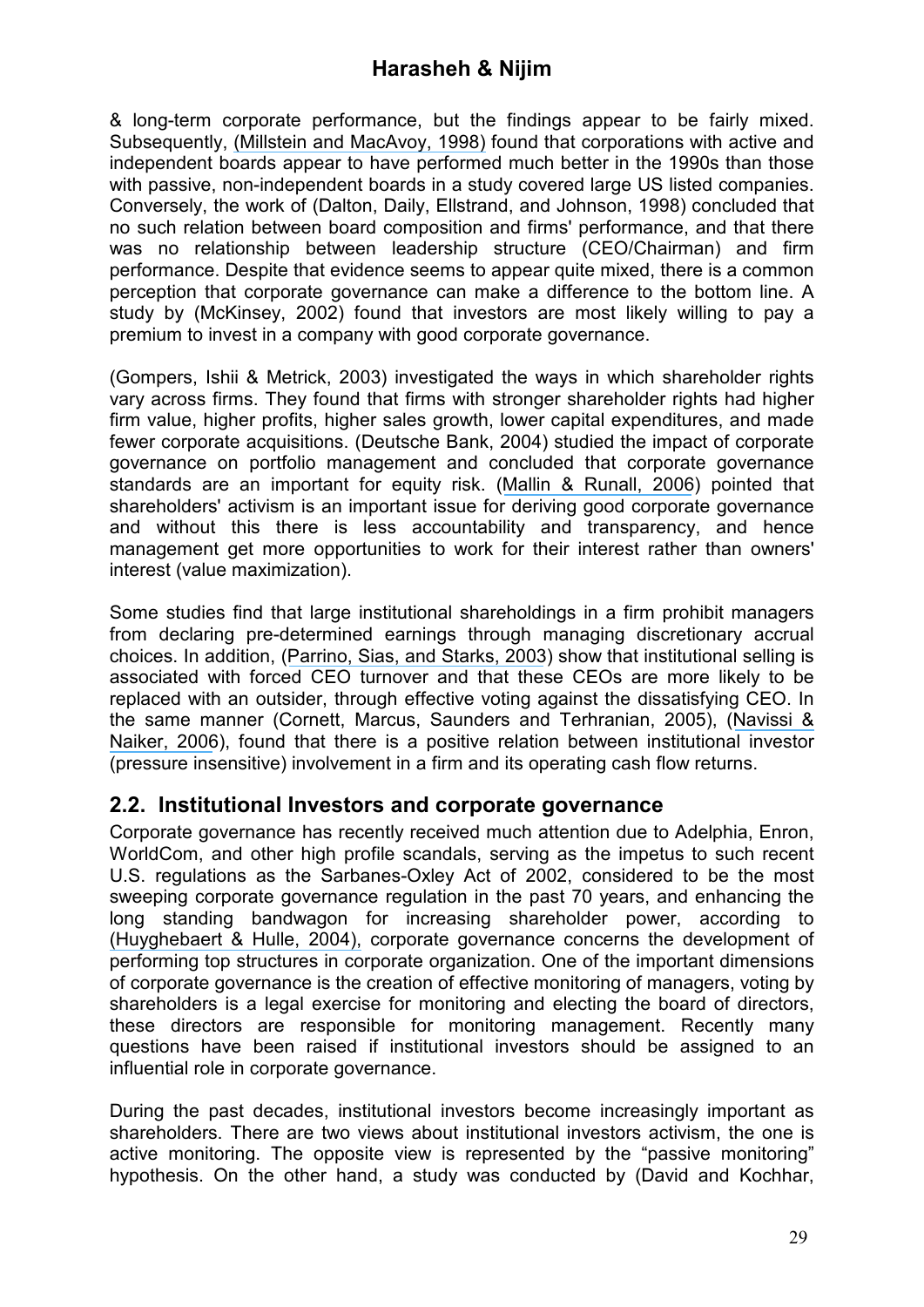1996), they argue that various institutional obstacles, such as barriers derived from business relationships, the regulatory environment and information processing limitations, may interrupt institutional investors from exercising their corporate governance role. ([Leech, 2000](https://www.researchgate.net/publication/23750371_Shareholder_Power_and_Corporate_Governance?el=1_x_8&enrichId=rgreq-e67575f18e600f659a4dccc5cd1c6526-XXX&enrichSource=Y292ZXJQYWdlOzI2NTQ5ODY4MDtBUzoxNTc3NTA0NzQ1ODQwNjRAMTQxNDYyMjA1Mjc3MA==)) argues that many institutional shareholders do not seek control over companies in which they invest for many reasons, which include the fear of obtaining price sensitive information, so institutional investors are more likely to influence rather than complete control.

Almost no literature was written about the size and impact of institutional investors in Palestine due to the newly established securities market and the new trend in institutional investment especially the foreign one. Very few studies were conducted concerning corporate governance at the PSE, one of them was conducted by (Abdelkarim & Alawneh, 2007), this study relates corporate governance and performance for companies listed at the PSE by considering ownership concentration as one of governance dimensions, they found that financial performance is negatively correlated to ownership concentration that weakens the corporate governance and market efficiency at all, they reported that Palestinian listed companies have ownership concentration that affects information disclosure and transparency that have an inverse impact on governance.

Based on the literature, this paper attempts to answer the following questions,

- 1- Does the involvement by institutional investors have an impact on corporate financial performance?
- 2- Is there a difference between the involvement of whole number of institutional investors and board member institutional investors?

Based on the mentioned questions, this paper will focuses on a set of variables that will be tested thorough empirical testing using regression analysis. The following hypotheses explain the idea more clearly.

 $H<sub>0</sub>$ : There is statistically insignificant relationship between number of institutional investors and the corporate performance measured by Tobin's q.

 $H_1$ : There is statistically significant relationship between number of institutional investors and the corporate performance measured by Tobin's q.

# **3. Methodology and Research Design**

In order to test the above mentioned hypotheses, the following regression model was developed to fit the Palestinian context to assess the impact of institutional investors on corporate value for Palestinian companies listed at the Palestine Securities Exchange (PSE).

### **Q = α + β1debt + β2NIG + β3IR + β4NII + е**

Where **α** is the vertical intercept, **β** is the regression coefficients and e is the error term.

**Debt:** is measured as (total debt / total assets). It is a measure of firm's indebtedness, the proportion of the investments financed by debt, finance literature revealed that this variable have some impact on firm's value. we can note here that debt variable in this study is taken as total liabilities over total assets, because almost no long-term debt used by Palestinian companies.

**NIG:** Net Income Growth =  $(NI_t - NI_{t-1}) / NI_{t-1}$  is the growth in net income after tax between the two years.

**IR:** Institutional investors represented on the board of the investee company.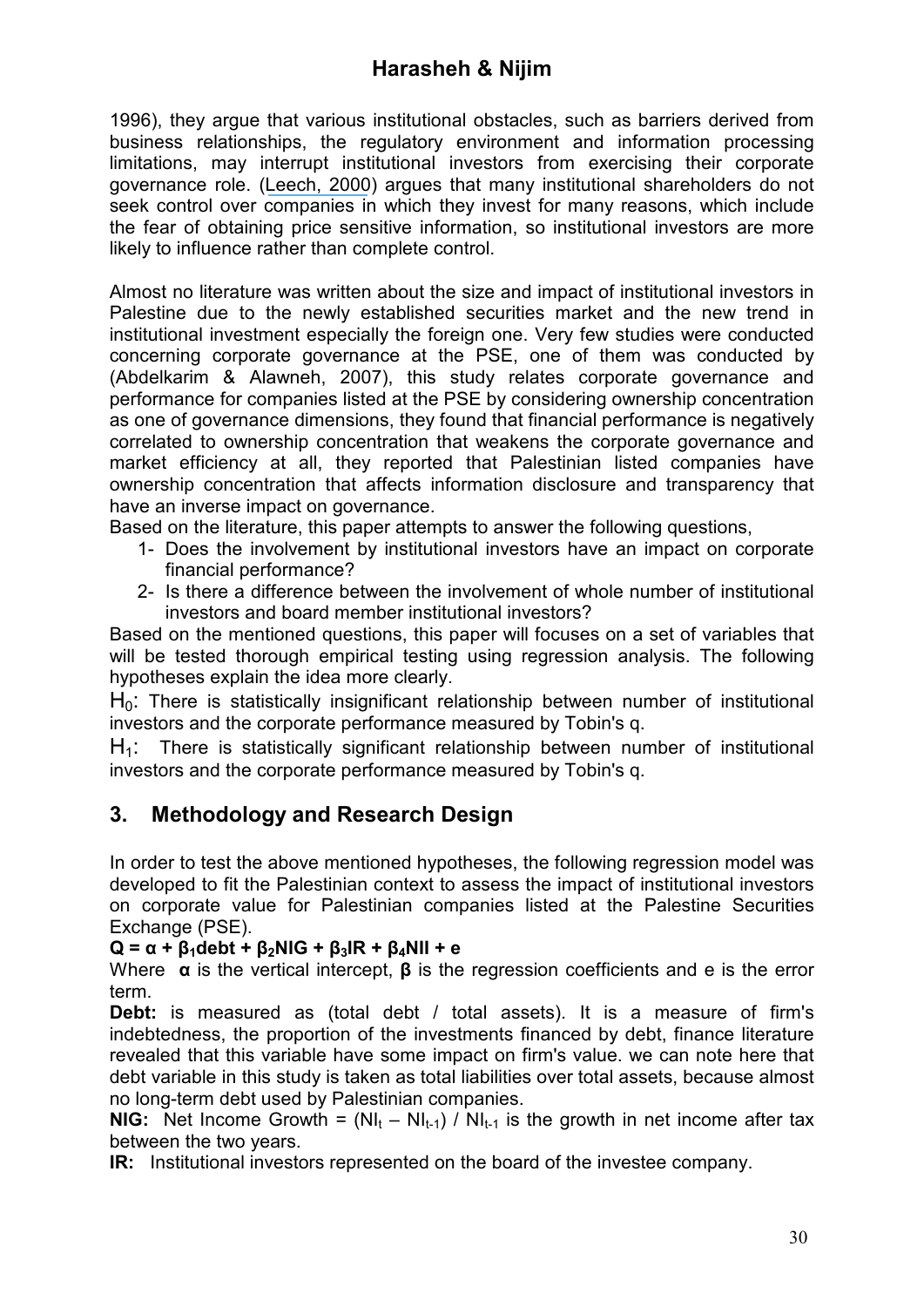**NII:** The whole number of institutional investors holding a particular stock in a specific year.

**Dependent variable:** Tobin's Q: is one of the popular measures of corporate financial performance, **Q = market value of firm / corporate net worth** 

The sample for the regression model was 18 selected PSE listed companies based on the availability of data during the period of the study, because the PSE contains 37 listed companies, but most of them have been recently listed and have no public data for these years. A cross-sectional regression analysis was used for three consecutive years 2005, 2006, 2007 & 2008 as the majority of companies were listed in the last four years to asses the impact of the existence of institutional investors on corporate financial performance measured by Tobin;s q.

# **4. Discussion of Findings**

In this part, the results of the empirical studies will be discussed and analyzed in relationship to paper hypotheses mentioned earlier. This part will discuss two main ideas; the first is the size of institutional investors in the Palestine Securities Exchange, and the second attempts to answer the question regarding the relationship between institutional investors and corporate performance.

First: that deals with the size of institutional investors in Palestinian market; As of April 27, 2008, the total percentage holding by institutional investors in Palestinian listed companies reached 53 % which represents 1,639.6 millions USD, which can be classified into local institutional investors account for 20.4 % of total market capitalization in that date which represents 630 millions USD, and foreign institutional investors with a total percentage holding reached 32.6 % of total market capitalization that represents 1,063.6 millions USD.

Second: this part tries to answer if there is a relationship between institutional investors and corporate performance. The measures of institutional investor ownership follow those used in (Hartzell and Starks, 2003). I find the total number of institutional investors holding a particular stock and the other is the number of institutional investors represented on Investee company's board for three consecutive years 2005, 2006, and 2007. I estimate a multivariate regression in which Tobin's q in each year is a function of various corporate variables. My particular focus is the impact of the number of institutional investors on performance. I run a regression for the three years 2005, 2006 & 2007 separately for 18 companies in each year. Consistent and significant findings were found in 2005 & 2006 about the relationship between the number of institutional investors and performance.

| Table 1. Descriptive Statistics |         |         |        |                |  |  |  |  |
|---------------------------------|---------|---------|--------|----------------|--|--|--|--|
|                                 | Minimum | Maximum | Mean   | Std. Deviation |  |  |  |  |
| M/B                             | .48     | 2.87    | 1.4134 | .67122         |  |  |  |  |
| Debt                            | .0      | 77.0    | 29.967 | 21.6167        |  |  |  |  |
| <b>NII</b>                      | 4       | 153     | 42.17  | 46.795         |  |  |  |  |
| <b>NIG</b>                      | $-770$  | 1212    | 53.83  | 423.570        |  |  |  |  |
| IR                              |         | 13      | 6.28   | 3.982          |  |  |  |  |

The above table represents a descriptive statistics. 18 observations for each variable. The market to book value variable ranges from 0.48 to 2.87 times, debt varies from 0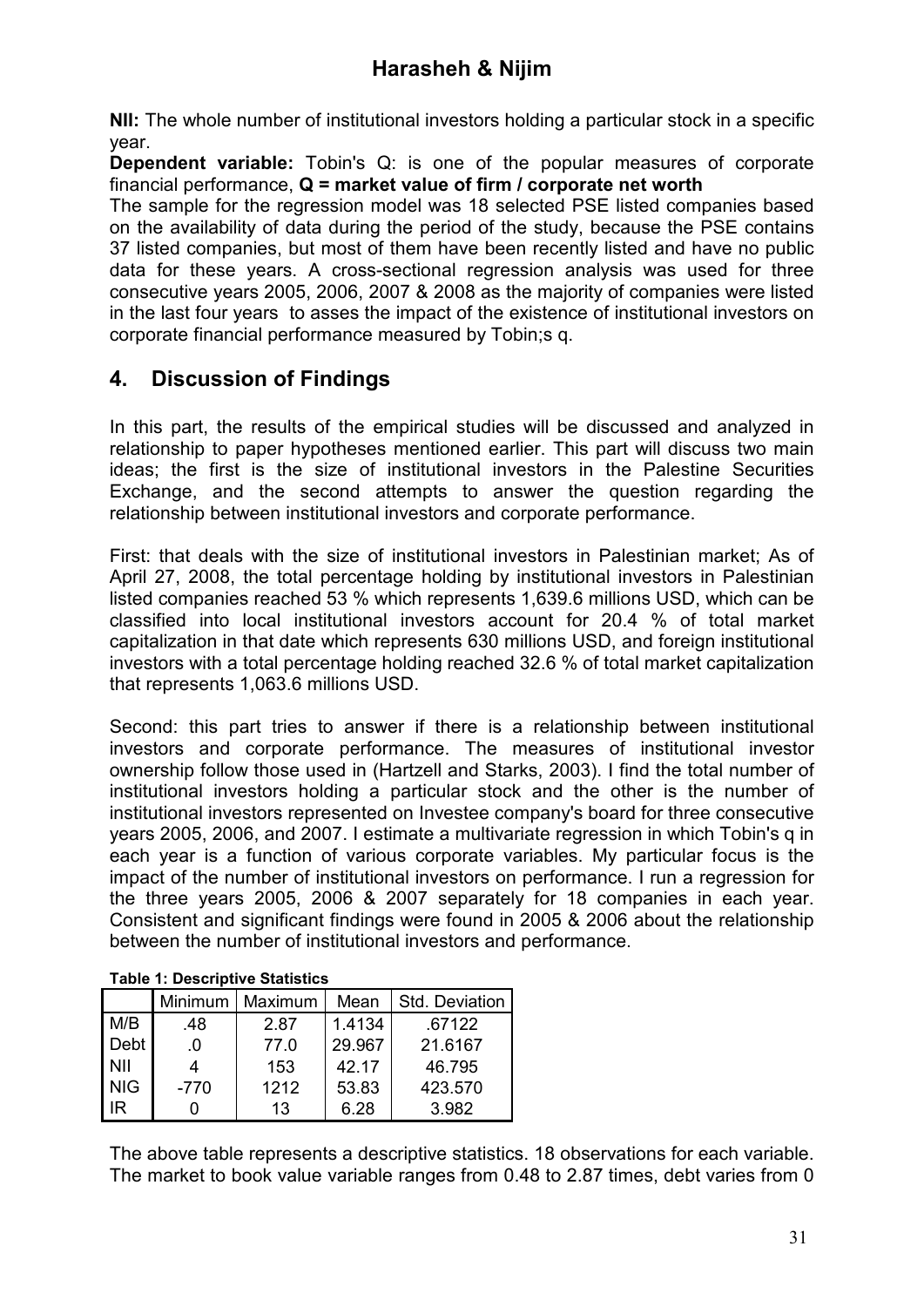to 77% with 22 standard deviation, which means there is a variety in the use of debt by firms in Palestine. A large deviation can be noticed in the net income growth variable which ranges from -770% to 1212% with 423% standard deviation which indicates that there is no earning stability for Palestinian firms due to the political and economic instability. Number of institutional investors variable ranges from 4 to 153 with 47 standard deviation, which means that Palestinian firms vary in there ownership structure regarding the involvement of institutional investors. The last one is the number of institutionals represented on board of investee companies, which varies from 0 to 13, from no institutional representation to full representation on board.

|      |                | <b>Regression</b> | <b>NII</b> | <b>IR</b> | <b>NIG</b> | <b>Debt</b> |
|------|----------------|-------------------|------------|-----------|------------|-------------|
|      | Adjusted $R^2$ | 0.413             |            |           |            |             |
| 2005 | <b>Sig</b>     | 0.025             | 0.002      | 0.083     | 0.927      | 0.813       |
|      | в              |                   | 0.03       | $-0.157$  | 0          | 0.003       |
|      | Adjusted $R^2$ | 0.63              |            |           |            |             |
| 2006 | <b>Sig</b>     | 0.002             | 0.001      | 0.001     | 0.008      | 0.501       |
|      | в              |                   | 0.009      | $-0.115$  | $-0.001$   | $-0.003$    |
|      | Adjusted $R^2$ | 0.201             |            |           |            |             |
| 2007 | Sig            | 0.144             | 0.263      | 0.105     | 0.686      | 0.054       |
|      | в              |                   | 0.005      | $-0.084$  | 0          | 0.016       |
|      | Adjusted $R^2$ | 0.38              |            |           |            |             |
| 2008 | Sig            | 0.188             | 0.047      | 0.005     | 0.374      | 0.723       |
|      | в              |                   | 0.005      | $-0.057$  | 0          | $-0.002$    |

**Table 2: Summary of regression results** 

**2005 Analysis:** looking at the coefficients which shows the importance of each independent variable in the explaining the changes in the dependent variable. The most important influential exploratory variable is the whole number of institutional investors, we can see a positive significant relationship between the whole number of institutional invertors holding a particular stock and market to book value as a measure of performance, the regression coefficient is 0.03 and 0.002 significance. These results shows the importance of the number of institutional investors holding the stock, and it is enforced by the negative but insignificant relationship between the number of institutional investors represented on board and firm's performance, so it is important to have a large number of institutional investors with diluted ownership (to prevent the concentration of ownership) to positively affect firm's performance. These results can be explained in light of the concentration of ownership, when the representation on board by institutionals increase, this would be at the expense of the whole number of institutional investors, making few institutional investors control the board and they may need to be monitored by other party. These results reveal that most of Palestinian listed companies are controlled by little number of members who are representatives for institutional investors, that they become not caring about monitoring management and board. As a result we accept the alternate hypothesis as long as the regression is significant at 0.05 significance level.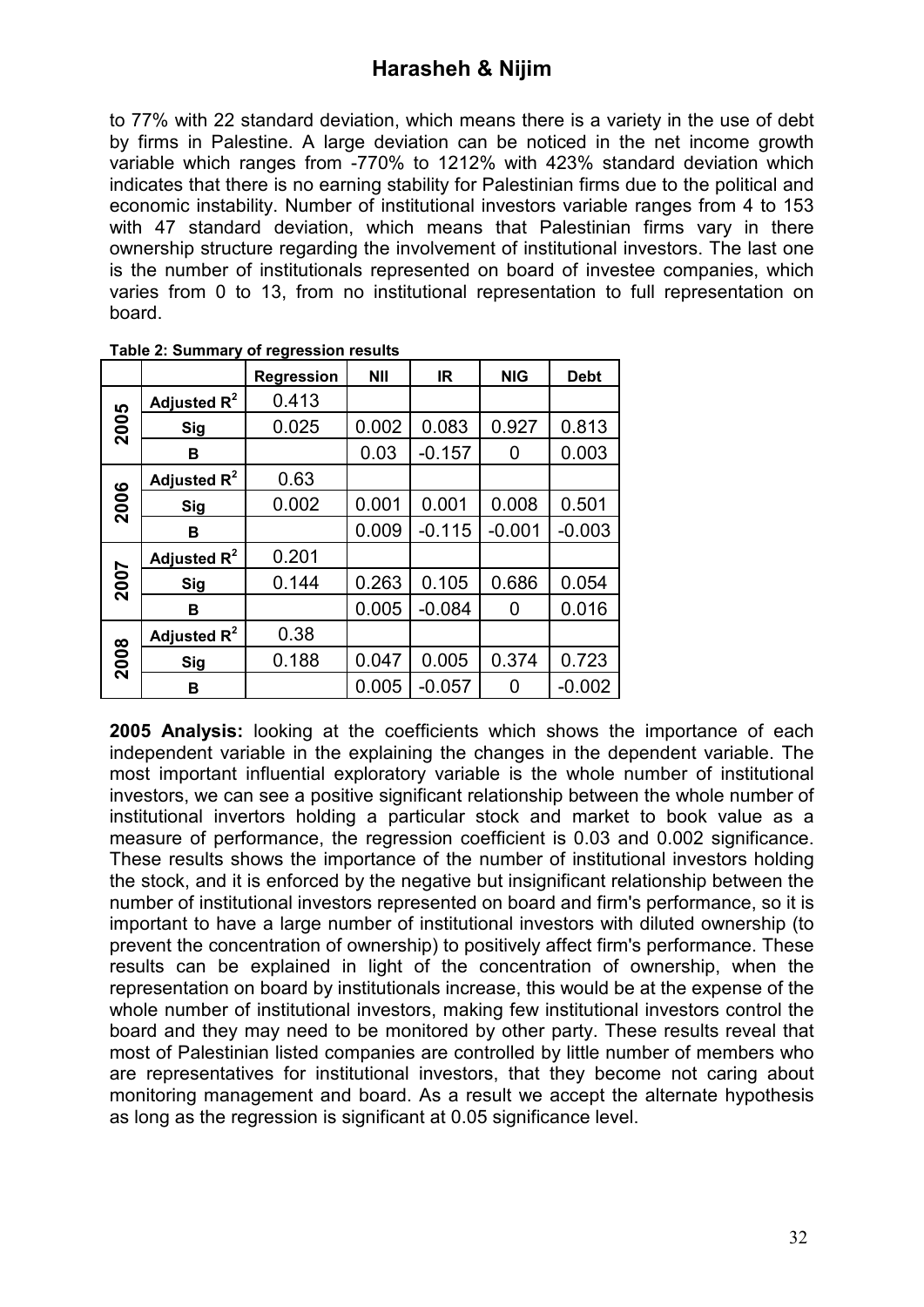|            |                            | M/B                    | NII                    | <b>NIG</b> | <b>REP</b> | Debt    |
|------------|----------------------------|------------------------|------------------------|------------|------------|---------|
| M/B        | <b>Pearson Correlation</b> | 1                      | $.651$ <sup>**</sup> ) | $-133$     | $-.073$    | .018    |
|            | Sig. (2-tailed)            |                        | .003                   | .599       | .775       | .944    |
|            | N                          | 18                     | 18                     | 18         | 18         | 18      |
| NII        | <b>Pearson Correlation</b> | $.651$ <sup>**</sup> ) | 1                      | $-132$     | .389       | $-.046$ |
|            | Sig. (2-tailed)            | .003                   |                        | .600       | .110       | .856    |
|            | N                          | 18                     | 18                     | 18         | 18         | 18      |
| <b>NIG</b> | <b>Pearson Correlation</b> | $-133$                 | $-132$                 | 1          | .047       | .191    |
|            | Sig. (2-tailed)            | .599                   | .600                   |            | .852       | .447    |
|            | N                          | 18                     | 18                     | 18         | 18         | 18      |
| <b>REP</b> | <b>Pearson Correlation</b> | $-.073$                | .389                   | .047       | 1          | $-.033$ |
|            | Sig. (2-tailed)            | .775                   | .110                   | .852       |            | .897    |
|            | N                          | 18                     | 18                     | 18         | 18         | 18      |
| Debt       | <b>Pearson Correlation</b> | .018                   | $-.046$                | .191       | $-.033$    |         |
|            | Sig. (2-tailed)            | .944                   | .856                   | .447       | .897       |         |
|            |                            | 18                     | 18                     | 18         | 18         | 18      |

#### **Table 3: Correlations matrix 2005**

\*\* Correlation is significant at the 0.01 level (2-tailed).

### **Table 4: Model Summary 2005**

| Model |         |      |      | R Square   Adjusted R Square   Std. Error of the Estimate |
|-------|---------|------|------|-----------------------------------------------------------|
|       | .742(a) | .551 | .413 | 1.22689                                                   |

a Predictors: (Constant), Representation on board, Debt, Net income growth, Number of institutionals

#### **Table 5: ANOVA(b)**

| l Model |            | Sum of Squares | Df | Mean Square |       | Sig.    |
|---------|------------|----------------|----|-------------|-------|---------|
|         | Regression | 24.022         | 4  | 6.005       | 3.990 | .025(a) |
|         | Residual   | 19.568         | 13 | 1.505       |       |         |
|         | Total      | 43.590         | 17 |             |       |         |

a Predictors: (Constant), Representation on board, Debt, Net income growth, # of institutionals b Dependent Variable: Market to Book

### **Table 6: Coefficients(a)**

|       |            |        | <b>Unstandardized Coefficients</b> | <b>Standardized Coefficients</b> |         |      |
|-------|------------|--------|------------------------------------|----------------------------------|---------|------|
| Model |            | В      | Std. Error                         | <b>Beta</b>                      |         | Sig. |
|       | (Constant) | 1.949  | .688                               |                                  | 2.834   | .014 |
|       | <b>NIG</b> | .000   | .000                               | $-.018$                          | $-.093$ | .927 |
|       | NII        | .030   | .008                               | .799                             | 3.908   | .002 |
|       | Debt       | .003   | .013                               | .046                             | .242    | .813 |
|       | REP        | $-157$ | .084                               | $-.381$                          | -1.878  | .083 |

a Dependent Variable: Market to Book

**2006 Analysis:** From the coefficients' table we can see that there are three significant relationships between dependent and independent variables, the first significant one is the positive relationship between the number of institutional investors and the firm's performance with 0.009 regression coefficient and 0.001 significance, the second is negative significant relationship between net income growth and firm's performance with -0.001 regression coefficient and 0.008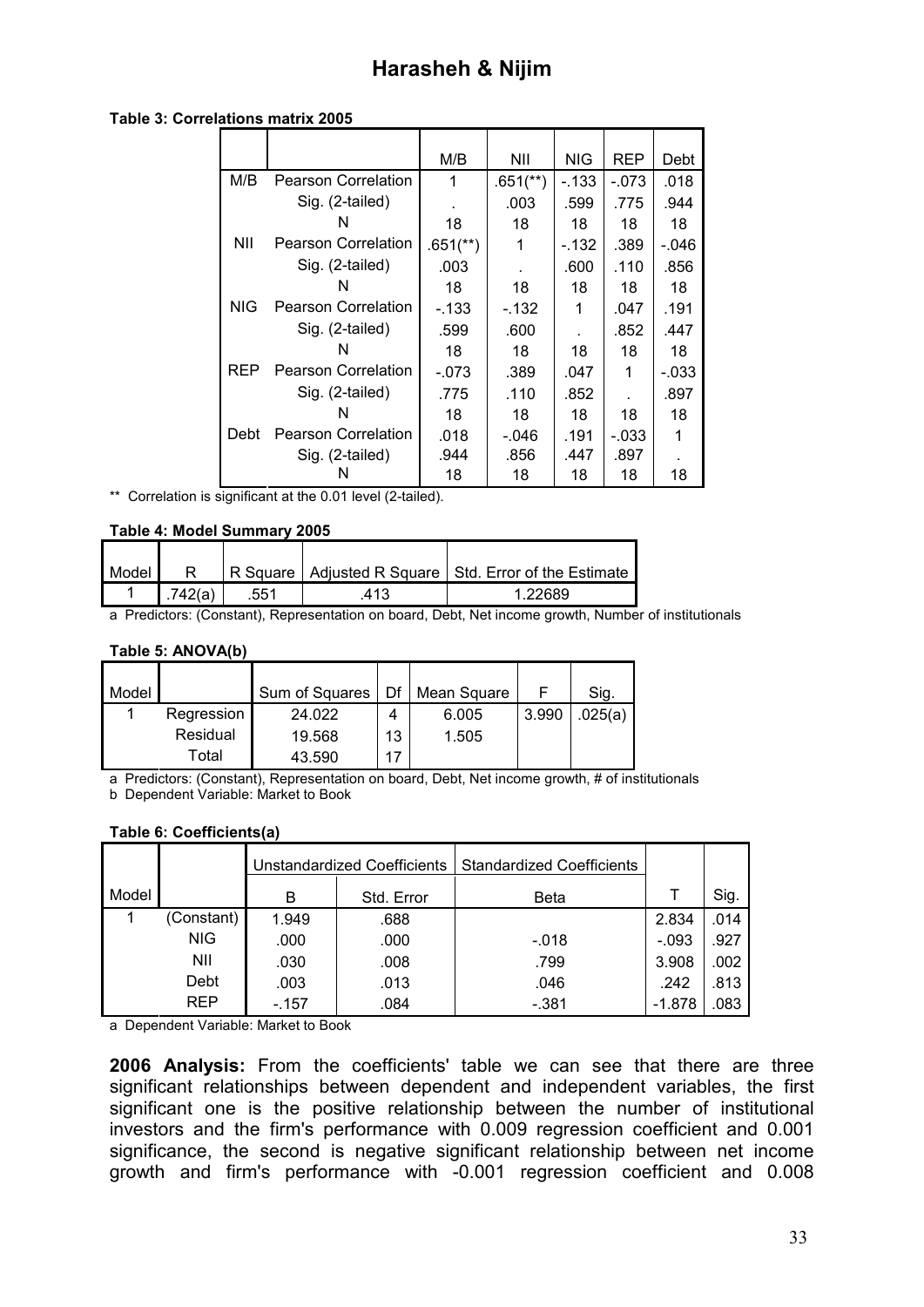significance, the third one is the negative significant relationship between the number of institutional investors on board and performance with -0.115 coefficient and 0.001 significance. These results can be explained in light of the weak efficiency of the Palestine Securities Exchange. Its important to have a large number of institutional investors, but still there is a lack of knowledge among various investors about the good impact of earning growth and the market does not distinguish between growing and non-growing companies. Hence we accept the alternate hypothesis. And the relationship can be expressed as follows.

### **Q = 1.904 - 0.001NIG - 0.115IR + 0.009NII**

In addition, increasing the number of institutional investors will improve the governance practices and hence will have a positive impact on corporate value by decreasing the conflict that may arise between small and large institutional investors. Increasing the number of institutionals at the expense of the percentage holding (deconcentration of ownership) will have a liquidity effect by buying and selling shares when they believe that the stock is under or over-valued enhancing the stock to be traded on its fair value. The results of 2006 regression seem to be consistent with other studies making this study to add a value to the literature about the field of institutional investors and corporate performance.

### **Table 7: ANOVA(b)**

| Model |            | Sum of Squares | Df | Mean Square |       | Sig.    |
|-------|------------|----------------|----|-------------|-------|---------|
|       | Regression | 5.484          | Δ  | 1.371       | 8.194 | .002(a) |
|       | Residual   | 2.175          | 13 | .167        |       |         |
|       | Total      | 7.659          | 17 |             |       |         |

a Predictors: (Constant), Representation on board, Debt, Number of institutionals, Net income growth b Dependent Variable: Market to Book

### **Table 8: Model Summary**

| Model |         |     |     | R Square   Adjusted R Square   Std. Error of the Estimate |
|-------|---------|-----|-----|-----------------------------------------------------------|
|       | .846(a) | 716 | 629 | 40904                                                     |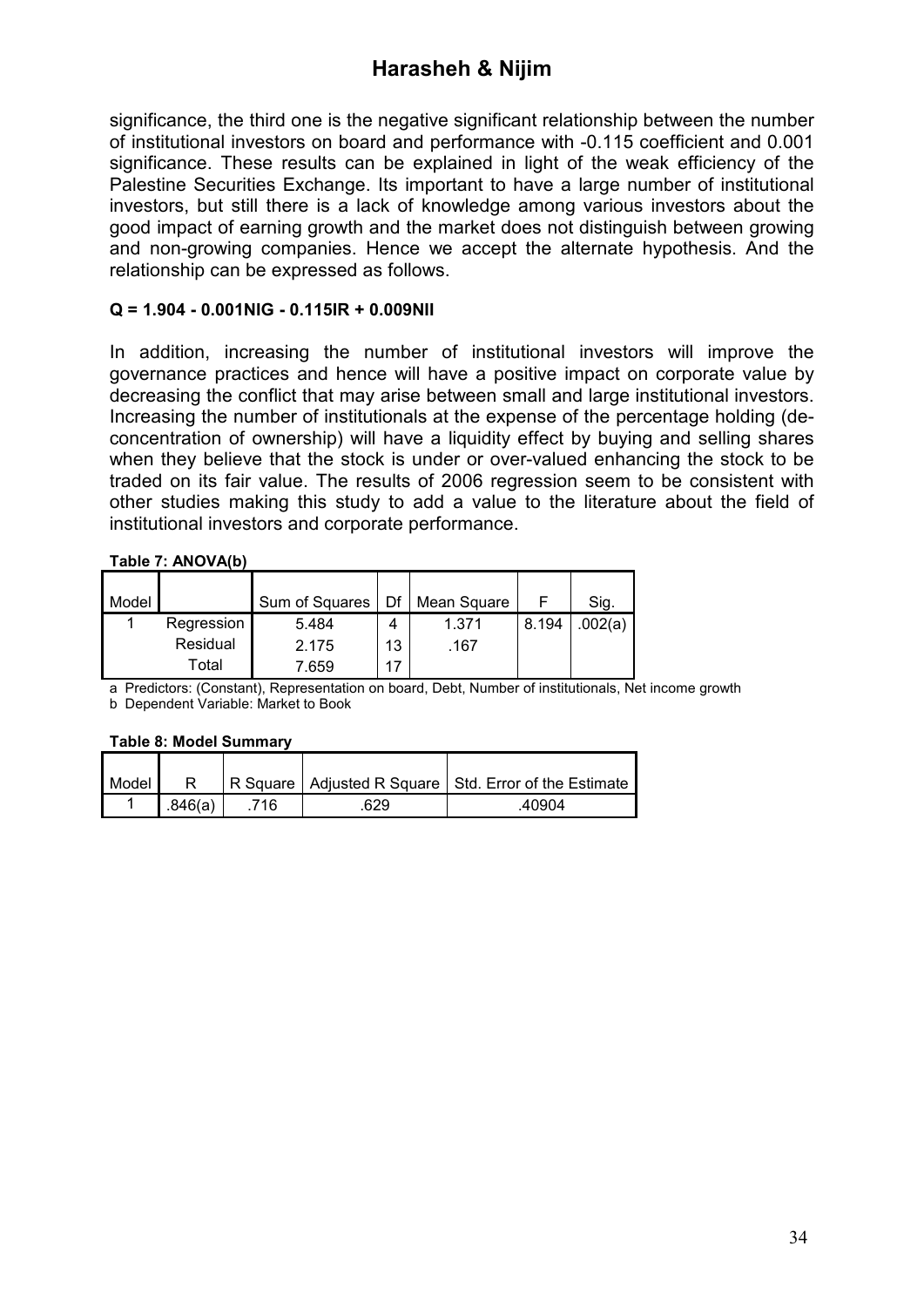#### **Table 9: Correlation Matrix 2006**

|            |                            | M/B       | ΝIΙ       | <b>NIG</b> | <b>REP</b> | Debt    |
|------------|----------------------------|-----------|-----------|------------|------------|---------|
| M/B        | <b>Pearson Correlation</b> |           |           |            |            |         |
|            |                            | 1         | $.514(*)$ | $-.345$    | $-.329$    | .044    |
|            | Sig. (2-tailed)            |           | .029      | .161       | .182       | .862    |
|            | N                          | 18        | 18        | 18         | 18         | 18      |
| ΝIΙ        | <b>Pearson Correlation</b> | $.514(*)$ | 1         | $-185$     | .277       | .112    |
|            | Sig. (2-tailed)            | .029      |           | .462       | .267       | .657    |
|            | N                          | 18        | 18        | 18         | 18         | 18      |
| <b>NIG</b> | <b>Pearson Correlation</b> | $-.345$   | $-185$    | 1          | $-.372$    | $-.227$ |
|            | Sig. (2-tailed)            | .161      | .462      |            | .129       | .366    |
|            | N                          | 18        | 18        | 18         | 18         | 18      |
| REP        | <b>Pearson Correlation</b> | $-.329$   | .277      | $-.372$    | 1          | .052    |
|            | Sig. (2-tailed)            | .182      | .267      | .129       |            | .838    |
|            | N                          | 18        | 18        | 18         | 18         | 18      |
| Debt       | <b>Pearson Correlation</b> | .044      | .112      | $-.227$    | .052       | 1       |
|            | Sig. (2-tailed)            | .862      | .657      | .366       | .838       |         |
|            |                            | 18        | 18        | 18         | 18         | 18      |

\* Correlation is significant at the 0.05 level (2-tailed).

#### **Table 10: Coefficients(a)**

|       |            |         | Unstandardized Coefficients | <b>Standardized Coefficients</b> |          |      |
|-------|------------|---------|-----------------------------|----------------------------------|----------|------|
| Model |            | B       | Std. Error                  | <b>Beta</b>                      |          | Sig. |
|       | (Constant) | 1.904   | .253                        |                                  | 7.523    | .000 |
|       | <b>NIG</b> | $-.001$ | .000                        | $-.508$                          | $-3.104$ | .008 |
|       | NII        | .009    | .002                        | .622                             | 4.010    | .001 |
|       | Debt       | $-.003$ | .005                        | $-.105$                          | $-.692$  | .501 |
|       | <b>REP</b> | $-115$  | .028                        | $-685$                           | -4.182   | .001 |

**2007 analysis:** the regression results do not support the exploratory power; the overall regression was insignificant at 5% significance level.

### **Table 11: Model Summary**

| Model | R        |      |     | R Square   Adjusted R Square   Std. Error of the Estimate |
|-------|----------|------|-----|-----------------------------------------------------------|
|       | L.624(a) | .389 | 201 | 74003                                                     |

a Predictors: (Constant), Representation on board, Debt, Number of institutionals, Net income growth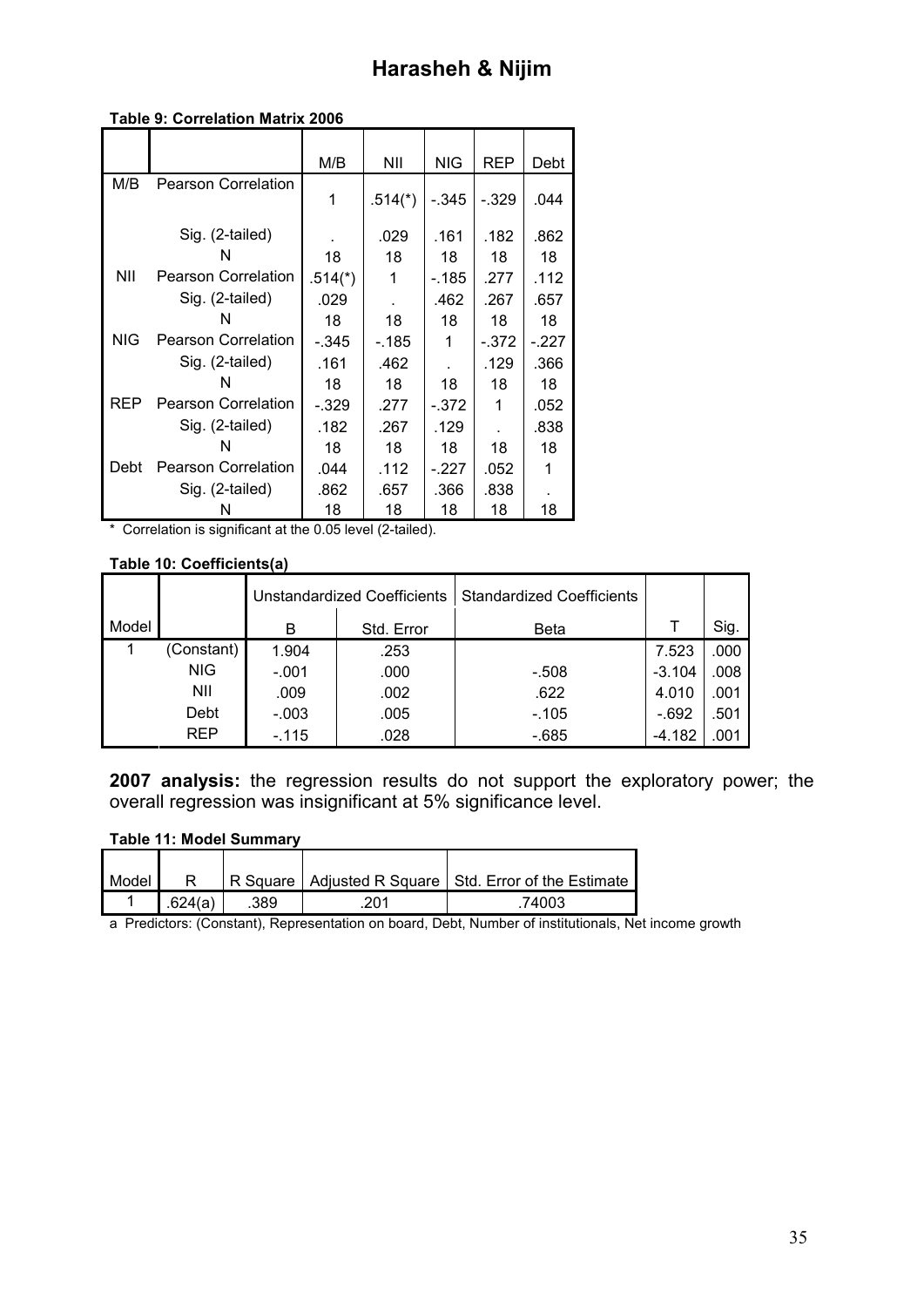### **Table 12: Correlation Matrix 2007**

|            |                            | M/B     | NII     | NIG     | REP     | Debt    |
|------------|----------------------------|---------|---------|---------|---------|---------|
| M/B        | <b>Pearson Correlation</b> | 1       | .115    | - 085   | -.338   | .466    |
|            | Sig. (2-tailed)            |         | .650    | .736    | .170    | .051    |
|            | N                          | 18      | 18      | 18      | 18      | 18      |
| ΝIΙ        | <b>Pearson Correlation</b> | .115    | 1       | $-189$  | .323    | $-.020$ |
|            | Sig. (2-tailed)            | .650    |         | .453    | .191    | .939    |
|            | N                          | 18      | 18      | 18      | 18      | 18      |
| <b>NIG</b> | <b>Pearson Correlation</b> | -.085   | - 189   | 1       | $-.120$ | -.364   |
|            | Sig. (2-tailed)            | .736    | .453    |         | .636    | .137    |
|            | N                          | 18      | 18      | 18      | 18      | 18      |
| REP        | <b>Pearson Correlation</b> | $-.338$ | .323    | $-.120$ | 1       | $-.029$ |
|            | Sig. (2-tailed)            | .170    | .191    | .636    |         | .910    |
|            | N                          | 18      | 18      | 18      | 18      | 18      |
| Debt       | Pearson Correlation        | .466    | $-.020$ | - 364   | $-.029$ | 1       |
|            | Sig. (2-tailed)            | .051    | .939    | .137    | .910    |         |
|            | N                          | 18      | 18      | 18      | 18      | 18      |

#### **Table 13: ANOVA(b)**

| Model |            | Sum of Squares | Df | Mean Square |       | Sig.    |
|-------|------------|----------------|----|-------------|-------|---------|
|       | Regression | 4.529          | 4  | 1.132       | 2.068 | .144(a) |
|       | Residual   | 7.119          | 13 | .548        |       |         |
|       | Total      | 11.649         |    |             |       |         |

a Predictors: (Constant), Representation on board, Debt, Number of institutionals, Net income growth

b Dependent Variable: Market to Book

#### **Table 14: Coefficients(a)**

| Model |            | <b>Unstandardized Coefficients</b> |            | <b>Standardized Coefficients</b> |          | Sig. |
|-------|------------|------------------------------------|------------|----------------------------------|----------|------|
|       |            | в                                  | Std. Error | <b>Beta</b>                      |          |      |
|       | (Constant) | 1.019                              | .471       |                                  | 2.167    | .049 |
|       | <b>NIG</b> | .000                               | .000       | .099                             | .413     | .686 |
|       | NII        | .005                               | .004       | .272                             | 1.170    | .263 |
|       | Debt       | .016                               | .008       | .495                             | 2.115    | .054 |
|       | <b>REP</b> | $-.084$                            | .048       | $-.400$                          | $-1.741$ | .105 |

a Dependent Variable: Market to Book

**2008 analysis:** only 17 companies out of 18 were regretted, and one company was excluded due to the insufficient data and became unlisted company during the year 2008.

### **Table 15: Model Summary**

| Model |         |     | R Square   Adjusted R Square   Std. Error of the Estimate |
|-------|---------|-----|-----------------------------------------------------------|
|       |         |     |                                                           |
|       | .616(a) | 379 | 400797                                                    |

a Predictors: (Constant), NIG, NI, Debt, REP

Almost weak exploratory power for the whole regression for the year 2008 as indicated in R<sup>2</sup> = 61% and adjusted R<sup>2</sup> = 38%, and as shown in the table below the whole regression is almost insignificant as the standard error is greater than 5%.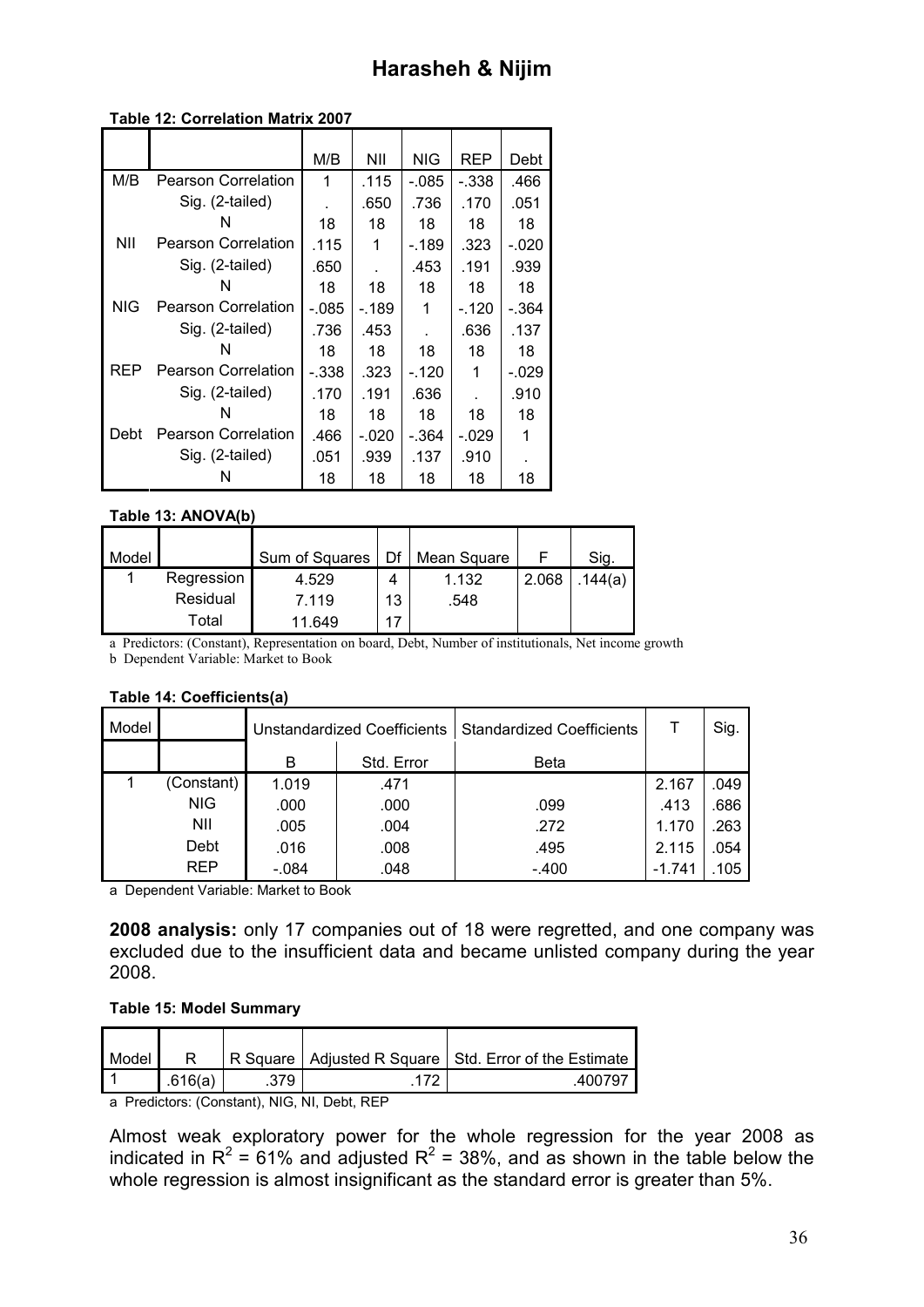### **Table 16: ANOVA**

| Model |            | Sum of Squares | df | Mean Square |       | Sig.    |
|-------|------------|----------------|----|-------------|-------|---------|
|       | Regression | 1 177          | 4  | .294        | 1.831 | .188(a) |
|       | Residual   | 1.928          | 12 | .161        |       |         |
|       | Total      | 3.104          | 16 |             |       |         |

a Predictors: (Constant), NIG, NI, Debt, REP

b Dependent Variable: Q

### **Table 17: Coefficients**

|       |            |         | <b>Unstandardized Coefficients</b> | <b>Standardized Coefficients</b> |          |       |
|-------|------------|---------|------------------------------------|----------------------------------|----------|-------|
| Model |            | В       | Std. Error                         | <b>Beta</b>                      |          | Sig.  |
| -1    | (Constant) | 1.020   | .248                               |                                  | 4.108    | .001  |
|       | Debt       | $-.002$ | .005                               | $-.084$                          | $-363$   | .723  |
|       | NII        | .005    | .002                               | .530                             | 2.215    | .047  |
|       | <b>REP</b> | $-.057$ | .027                               | $-.559$                          | $-2.146$ | .0501 |
|       | <b>NIG</b> | .000    | .000                               | $-.232$                          | $-924$   | .374  |

a Dependent Variable: Q

The tables of coefficients shows that only the whole number of institutional investors and the institutional investors represented on board are significant with 0.005 regression coefficients for NII and -0.057 for the IR, but the whole regression is insignificant in explaining the performance of the companies as measured by M/B Here we can say that the direction of impact for each variable is consistent for all years of study.

### **Table 18: Correlations**

|      |                            | M/B     | Debt  | NII  | REP     | <b>NIG</b> |
|------|----------------------------|---------|-------|------|---------|------------|
| M/B  | <b>Pearson Correlation</b> | 1       | .012  | .375 | $-.327$ | .006       |
|      | Sig. (2-tailed)            |         | .963  | .139 | .200    | .982       |
|      | N                          | 17      | 17    | 17   | 17      | 17         |
| Debt | <b>Pearson Correlation</b> | .012    | 1     | .084 | $-121$  | .072       |
|      | Sig. (2-tailed)            | .963    |       | .747 | .643    | .784       |
|      | N                          | 17      | 17    | 17   | 17      | 17         |
| NII  | <b>Pearson Correlation</b> | .375    | .084  | 1    | .247    | .045       |
|      | Sig. (2-tailed)            | .139    | .747  |      | .339    | .864       |
|      | N                          | 17      | 17    | 17   | 17      | 17         |
| REP  | <b>Pearson Correlation</b> | $-.327$ | -.121 | .247 | 1       | - 393      |
|      | Sig. (2-tailed)            | .200    | .643  | .339 |         | .118       |
|      | N                          | 17      | 17    | 17   | 17      | 17         |
| NIG  | <b>Pearson Correlation</b> | .006    | .072  | .045 | - 393   | 1          |
|      | Sig. (2-tailed)            | .982    | .784  | .864 | .118    |            |
|      | N                          | 17      | 17    | 17   | 17      | 17         |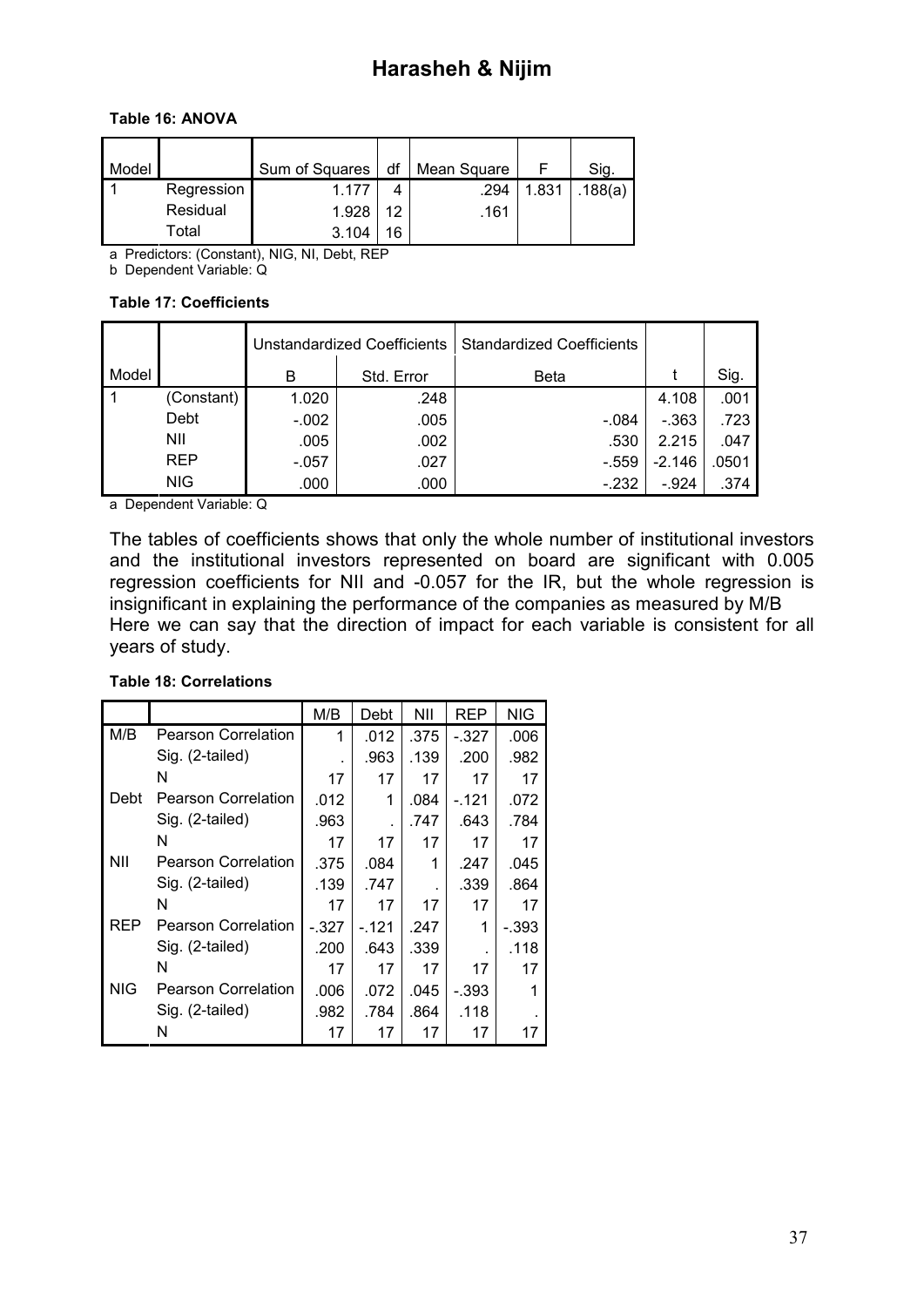# **5. Conclusion**

From the previous analysis, institutional investors are the majority owners of most corporations listed on Palestine Securities Exchange. The results presented in this paper show contradiction findings. In one hand, it revealed a significant positive relationship between the whole number of institutional investors and corporate performance measured by Tobin's q, this result was found in 2005, 2006 & 2008, but not in 2007. On the other hand, a significant negative relationship was found between the number of institutional investors represented on the board of investee companies and firms performance in 2006 & 2008 only. These results can be explained in light of some dimensions; liquidity & information asymmetries, ownership concentration, results show also that net income growth has a negative relationship to corporate performance. The results are somewhat consistent with other studies but are inconclusive findings, results for the number of institutional investors are consistent with existing evidence, and other variables' results are somewhat consistent or less consistent due the weak efficiency in the securities market in Palestine.

It was found that there is an ownership concentration by some institutional investors in Palestine that may lead to a conflict of interest between large and small shareholders, it was found that one or two institutional investors control the board of investee companies, or it may increase its holding making the investee company a subsidiary or affiliate. And then "who watches who?" and "who watches the watchers" in which previous studies revealed that active institutional investors always do not set on boards. The inconclusive findings in this paper are not surprising, also in this field did not generate conclusive evidence about the true relationship between institutional investors and corporate performance, so further research is needed using other methodologies like time series analysis or considering more companies and years in the sample. Given the limited scope of the research in this topic, taking into consideration the weak efficiency of Palestine Securities Exchange & the lack of knowledge about institutional investors involvement, and small size of Palestine Securities Exchange that make it easy to be controlled by few number of large institutional investors.

During conducting the research, many limitations were encountered. First of all, the lack of data about corporate governance in Palestine and the lack of data and literature about institutional investors & ownership structure in Palestine. The use of other measure of financial performance, other than Tobin's q may show different results. Another important limitation is that the lack of sufficient years that limits the use of time series analysis before & after the involvement of institutional investors, since that the PSE was established in 1997, and the majority of companies were listed in the last four years.

### **6. Recommendations**

• Give more attention to the large institutional holding, since that there is a positive relationship between the whole number of institutional investors and corporate performance. And a negative one between institutionals represented on board and performance.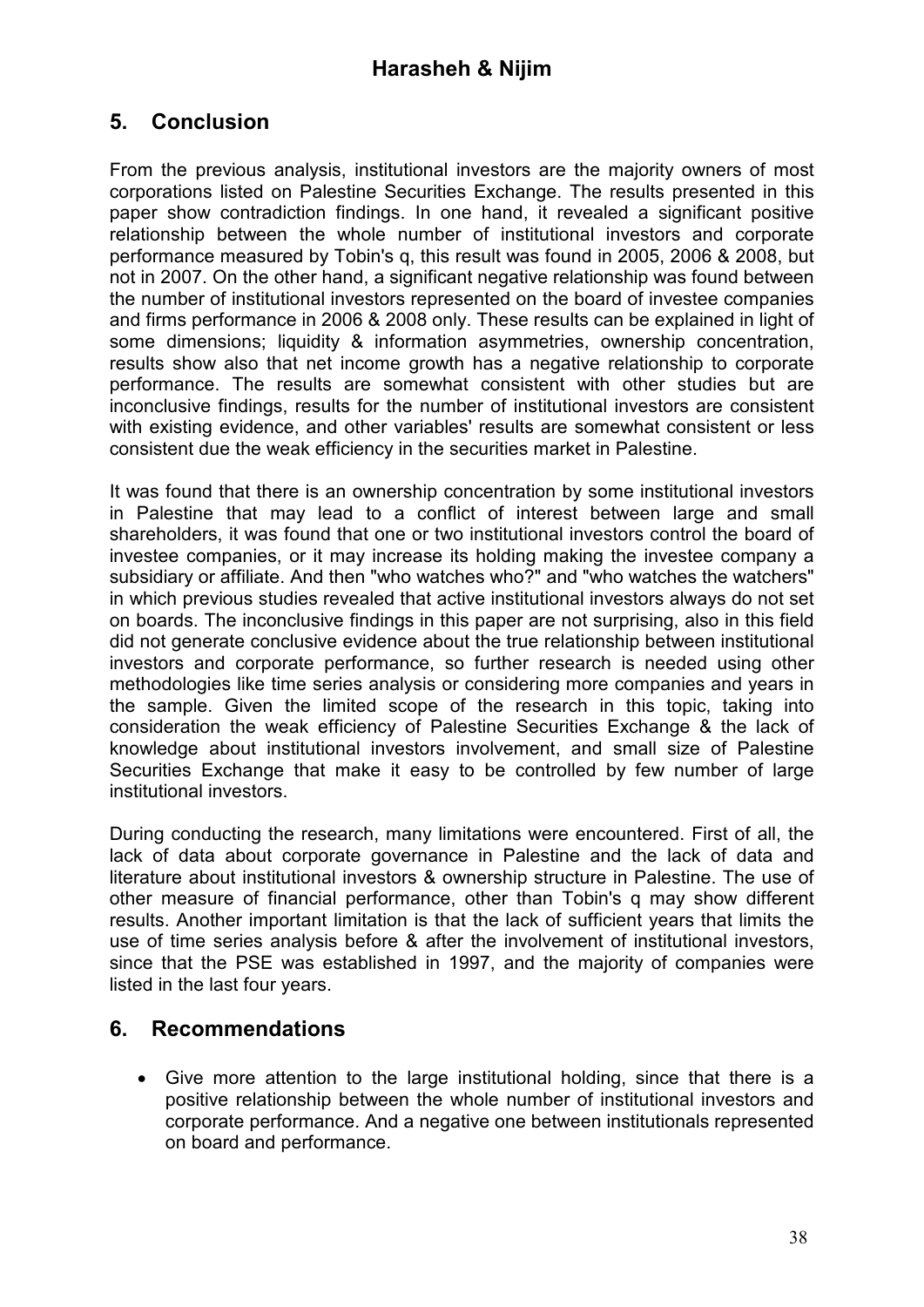- The Capital Market Authority and Palestine Securities Exchange should set regulations that prevent a percentage holding of share in investee companies to protect the control by few institutional investors.
- To have better monitoring by large institutional investors, they should not set on board of investee companies in order to have wider bird's view image.
- It is important to work on knowledge and informative programs about the good impact of the large number of institutional investors and the bad impact of few large institutional investors who controls boards of investee company, enhancing low governance practices.

### **References**

Abdelkarim, N. Alawneh, S, 2007, "The Relationship between Ownership Concentration and Corporate Performance in Palestine: Empirical Evidence in Supporting of Change, working paper", P4-15.

Berle,A.A and Means,G.C,1932, "The Modern Corporations and Private Property, Macmillan, New Yourk".

[Cornett,M.M, Marcus,J.A, Saunders,A & Tehrania,H, 2005, "The Impact of](https://www.researchgate.net/publication/222533205_The_Impact_of_Institutional_Ownership_on_Corporate_Operating_Performance?el=1_x_8&enrichId=rgreq-e67575f18e600f659a4dccc5cd1c6526-XXX&enrichSource=Y292ZXJQYWdlOzI2NTQ5ODY4MDtBUzoxNTc3NTA0NzQ1ODQwNjRAMTQxNDYyMjA1Mjc3MA==)  [Institutional Ownership on Corporate operating Performance;](https://www.researchgate.net/publication/222533205_The_Impact_of_Institutional_Ownership_on_Corporate_Operating_Performance?el=1_x_8&enrichId=rgreq-e67575f18e600f659a4dccc5cd1c6526-XXX&enrichSource=Y292ZXJQYWdlOzI2NTQ5ODY4MDtBUzoxNTc3NTA0NzQ1ODQwNjRAMTQxNDYyMjA1Mjc3MA==) *Journal of finance*[", vol. 41, no. 5, pp. 215-231.](https://www.researchgate.net/publication/222533205_The_Impact_of_Institutional_Ownership_on_Corporate_Operating_Performance?el=1_x_8&enrichId=rgreq-e67575f18e600f659a4dccc5cd1c6526-XXX&enrichSource=Y292ZXJQYWdlOzI2NTQ5ODY4MDtBUzoxNTc3NTA0NzQ1ODQwNjRAMTQxNDYyMjA1Mjc3MA==)

Dalton, D.R., Daily, C.M., Ellstrand, A.E. and Johnson, J.L, 1998, "Meta-Analytic Reviews of Board Composition, Leadership Structure, and Financial Performance; *Strategic Management Journal*", vol 19, no. 24. pp. 64-80.

[David, P., and R. Kochhar, 1996, "Barriers to effective corporate governance](https://www.researchgate.net/publication/222455904_Barriers_to_Effective_Corporate_Governance_by_Institutional_Investors_Implications_for_Theory_and_Practice?el=1_x_8&enrichId=rgreq-e67575f18e600f659a4dccc5cd1c6526-XXX&enrichSource=Y292ZXJQYWdlOzI2NTQ5ODY4MDtBUzoxNTc3NTA0NzQ1ODQwNjRAMTQxNDYyMjA1Mjc3MA==)  [by institutional investors: Implications for theory and practice; European](https://www.researchgate.net/publication/222455904_Barriers_to_Effective_Corporate_Governance_by_Institutional_Investors_Implications_for_Theory_and_Practice?el=1_x_8&enrichId=rgreq-e67575f18e600f659a4dccc5cd1c6526-XXX&enrichSource=Y292ZXJQYWdlOzI2NTQ5ODY4MDtBUzoxNTc3NTA0NzQ1ODQwNjRAMTQxNDYyMjA1Mjc3MA==)  [Management Journal", vol 14, no.17, pp.157-165.](https://www.researchgate.net/publication/222455904_Barriers_to_Effective_Corporate_Governance_by_Institutional_Investors_Implications_for_Theory_and_Practice?el=1_x_8&enrichId=rgreq-e67575f18e600f659a4dccc5cd1c6526-XXX&enrichSource=Y292ZXJQYWdlOzI2NTQ5ODY4MDtBUzoxNTc3NTA0NzQ1ODQwNjRAMTQxNDYyMjA1Mjc3MA==) 

Davis E P & Steil B (2001) "institutional investors" MIT press.

Deutsche Bank, 2004a, "Global Corporate Governance Research, 'Beyond the Numbers" – Corporate Governance in the UK', February 2004.

Gompers P.A., Ishii, J.L., and Metrick, A, 2003, "Corporate Governance and Equity Prices, Quarterly; Journal of Economics", vol. 118, no. 33, pp. 312-341. Huyghebaert, N& Hulle, C. 2004, "The Role of Institutional Investors in Corporate Finance; Journal of economics & management", Vol 4, no. 9, pp. 334-360.

[Leech, D, 2000, "Shareholder power and corporate governance", University of](https://www.researchgate.net/publication/23750371_Shareholder_Power_and_Corporate_Governance?el=1_x_8&enrichId=rgreq-e67575f18e600f659a4dccc5cd1c6526-XXX&enrichSource=Y292ZXJQYWdlOzI2NTQ5ODY4MDtBUzoxNTc3NTA0NzQ1ODQwNjRAMTQxNDYyMjA1Mjc3MA==)  [Warwick, Warwick Economics Research.](https://www.researchgate.net/publication/23750371_Shareholder_Power_and_Corporate_Governance?el=1_x_8&enrichId=rgreq-e67575f18e600f659a4dccc5cd1c6526-XXX&enrichSource=Y292ZXJQYWdlOzI2NTQ5ODY4MDtBUzoxNTc3NTA0NzQ1ODQwNjRAMTQxNDYyMjA1Mjc3MA==)

[Mallin, C & Runall, T, 2006, "The Role of Institutional Investors in Corporate](https://www.researchgate.net/publication/299691681_The_Role_of_Institutional_Investors_in_the_Corporate_Governance_of_Financial_Institutions_the_UK_Case?el=1_x_8&enrichId=rgreq-e67575f18e600f659a4dccc5cd1c6526-XXX&enrichSource=Y292ZXJQYWdlOzI2NTQ5ODY4MDtBUzoxNTc3NTA0NzQ1ODQwNjRAMTQxNDYyMjA1Mjc3MA==)  [Governance; Journal of Finance", vol 40, no. 27, pp.483-510](https://www.researchgate.net/publication/299691681_The_Role_of_Institutional_Investors_in_the_Corporate_Governance_of_Financial_Institutions_the_UK_Case?el=1_x_8&enrichId=rgreq-e67575f18e600f659a4dccc5cd1c6526-XXX&enrichSource=Y292ZXJQYWdlOzI2NTQ5ODY4MDtBUzoxNTc3NTA0NzQ1ODQwNjRAMTQxNDYyMjA1Mjc3MA==)

Mckinsey & Co, 2002, Global Investor Opinion Survey: Key Findings, Mckinsey & Co., London.